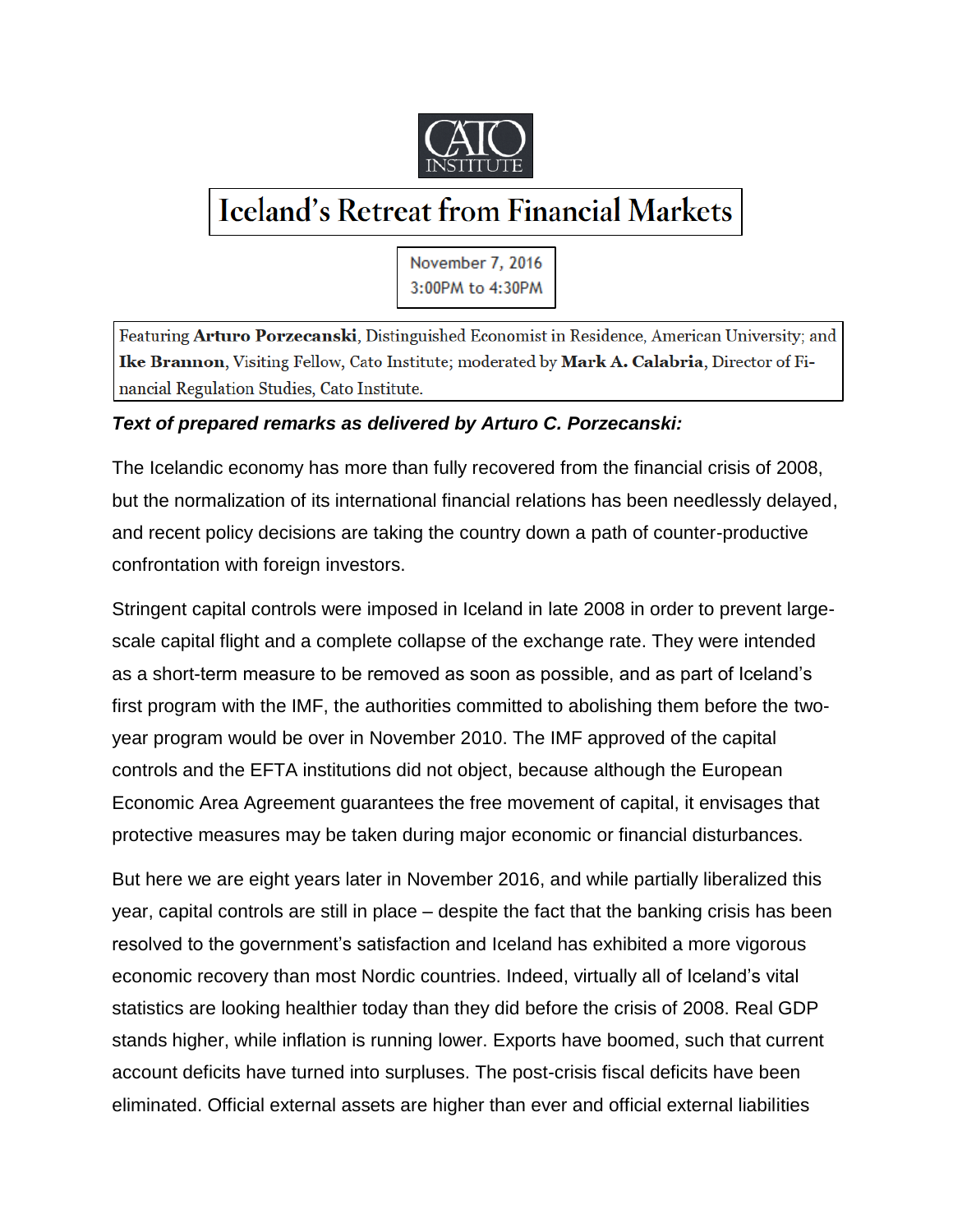are lower than ever. The currency has been appreciating in both nominal and inflationadjusted terms – this despite the fact that the Central Bank of Iceland (the CBI) has been intervening to buy foreign exchange to pay off the IMF, which it has done, and to bolster its own hard-currency cash position. In fact, the level of reserves has more than been tripled in both krona and euro terms since 2007 – and it has never been stronger.

The government had been unwilling to dismantle the capital controls until the banking system was recapitalized, their assets and liabilities were dealt with, and enormous losses were imposed on non-priority creditors. But by now that mission has also been accomplished. Direct state support to the financial sector during the crisis had amounted to some 34 percentage points of GDP, but after asset recoveries and transfers and debt forgiveness, the government is estimated by the IMF to have made a net *gain* in excess of 9 percent of GDP out of the banking crisis – a radically different outcome from the experience of all other European countries, which came out substantially more indebted in the wake of the 2008 crisis. Of relevance to the balance of payments, and as a product of the banking system's harsh resolution, Iceland's gross external debt has been cut from the equivalent of 250 percent of GDP in 2013 to about 130 percent of GDP this year. Iceland's net international investment position has swung from a *negative* 200 percent of GDP in 2008 to just about zero at present.

Having more than met their own preconditions for liberalization, the authorities have begun to ease the capital control regime. This year, Icelandic pension funds are being allowed to invest abroad the equivalent of 570m euros, up from less than 100m euros in 2015. And in recent days, individuals and companies have been authorized to invest abroad up to the equivalent of a quarter-million euros through year-end, increasing to the equivalent of 810,000 euros in 2017. Furthermore, at the turn of the year, they will also be authorized for the first time to transfer deposits and securities to and from Iceland, to trade in securities abroad, and to purchase or withdraw foreign currency in cash – within the aforementioned ceiling, of course. It's a modest start, but a very welcome one for an island whose residents historically were very much connected to the international financial system.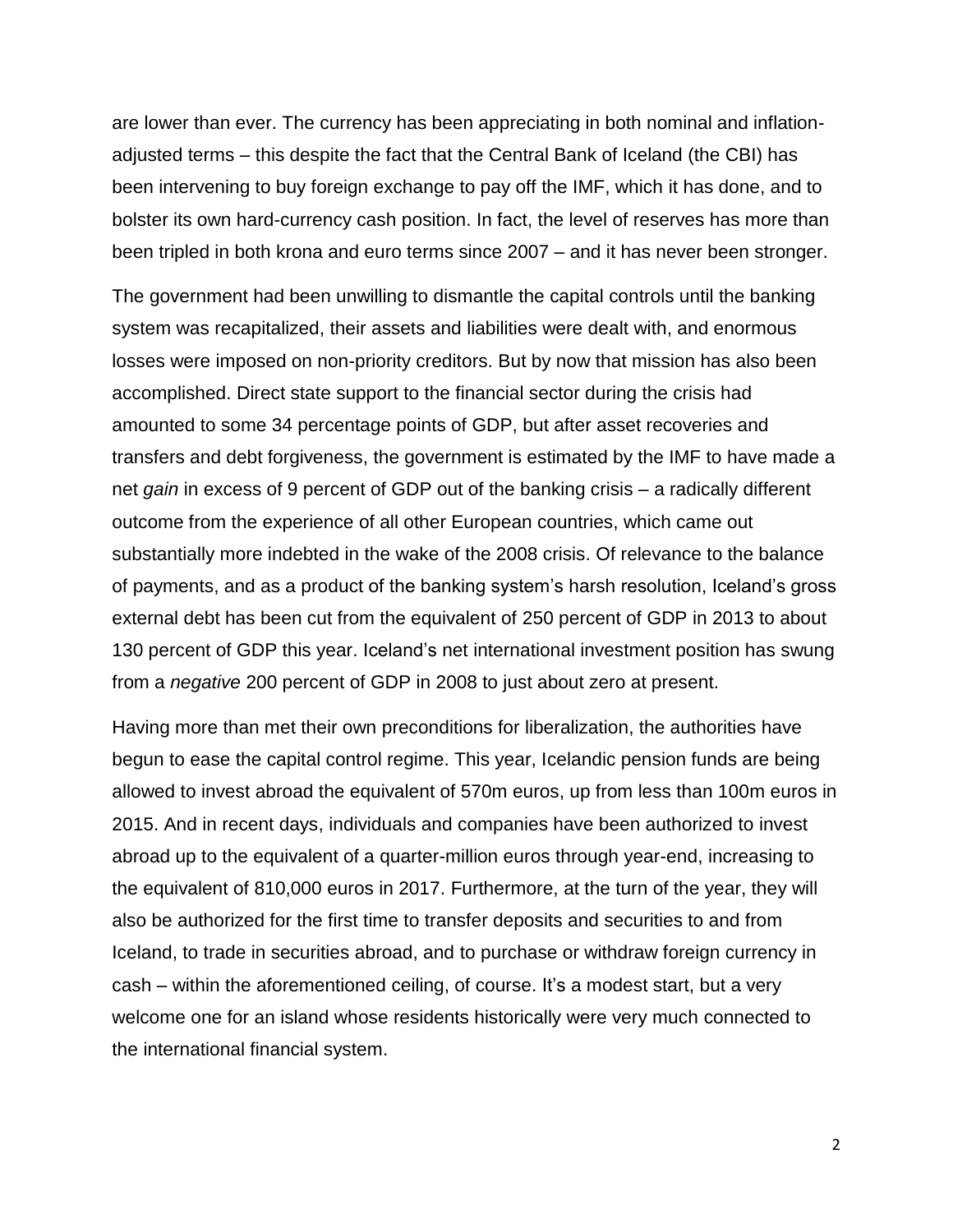In sharp contrast, the authorities came up with a coercive and punishing scheme for the so-called offshore krona investments, which have been trapped inside Iceland since 2008 by the capital controls. As of the end of May, these foreign investments were officially estimated at 319bn krona, equivalent to 2.3bn euros as of that date. To put the figure in context, this amount of trapped investments was equivalent to 45 percent of the CBI's net foreign assets of 704bn krona, or 5bn euros, as of end-May – so it's not like the authorities didn't have spare euros and dollars to sell to these investors in return for their krona holdings at the market exchange rate.

Nevertheless, foreign investors were given a chance to exit their positions and access foreign exchange only if they would agree to a stiff departure tax on their holdings, to be determined at an auction of CBI international reserves earmarked for this purpose. To encourage foreign investors to swallow such a bitter pill after eight years of waiting, the authorities announced their intent to imprison any remaining funds and to bleed them slowly over time. As per legislation passed in late May, all residual offshore krona funds are now segregated into accounts subject to a 100 percent compulsory requirement to purchase krona-denominated deposit certificates, issued by the CBI, paying a miserly interest rate of 0.5 percent per annum  $-$  a fraction of the 5 $\frac{1}{4}$  percent interest rate that the CBI currently pays on seven-day bank deposits. Foreign investors spurning the auction were warned by the authorities to expect to languish in these creditor prisons for "many years."

In the event, the auction, which took place in mid-June, was a disappointment to the government. Most holders of offshore krona did not participate, preferring to stay invested in Iceland and preparing themselves for a battle in the courts of the island and in the relevant European courts. The accepted offers were one-fourth of total offshore krona outstanding, and they suffered "haircuts" of 38 percent. Apparently, the owners of three-fourths of offshore krona funds – 236bn krona or 1.9bn euros – are digging in for a long fight. But such a fight is not in the long-term interest of Iceland, and specifically not for the pricing of krona assets, because future foreign investors will want to include a risk premium for the potential return of capital controls, and also for the potential imposition of similar expropriations.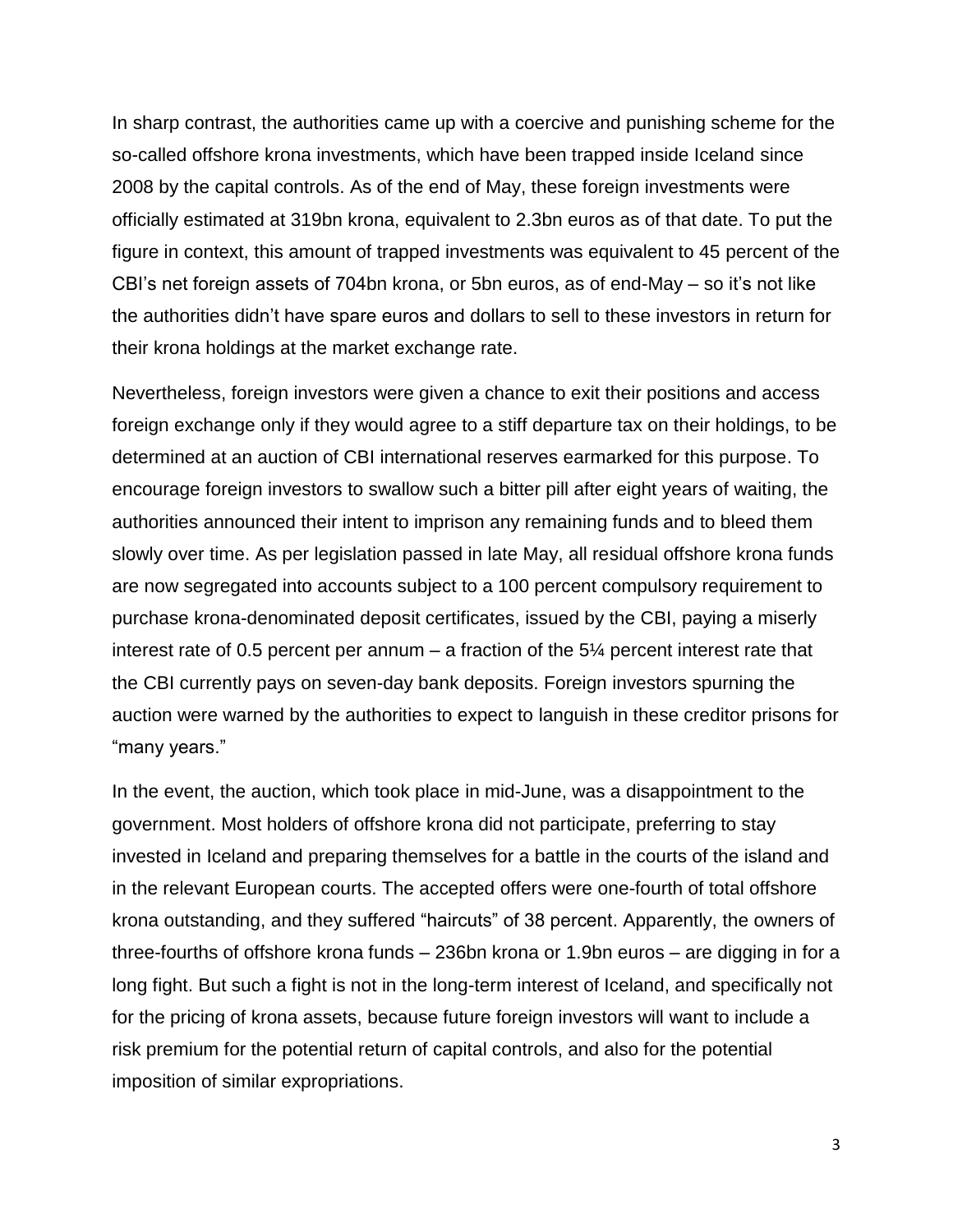The irony is that the government has recently admitted that there *are* foreign investors wanting to come into Iceland. These potential investors could generate the foreign exchange inflows to compensate for whatever outflows, on account of liberated offshore-krona balances, the authorities would countenance. And yet, rather than welcoming them to Iceland, in June the government requested, and the Icelandic parliament readily agreed, to pass a law authorizing the CBI to impose a reserve requirement of up to 75 percent, for a period as long as five years, to discourage such capital inflows into domestic bonds and bank deposits. And sure enough, if you want to invest in Icelandic bonds or bank deposits right now, you must do so for a minimum of one year and 40 percent of your investment will be frozen upon arrival in a blocked account paying zero interest. In other words, the authorities in Reykjavík are phasing-in new controls on capital *in*flows while phasing out the capital controls on *out*flows.

The mistreatment of offshore krona investors appears to violate several of Iceland's obligations under the European Economic Area Agreement. According to its Article 4, "any discrimination on grounds of nationality shall be prohibited," and yet the Icelandic legislation knowingly targets foreign investors, who according to the government's own estimates account for at least 85 percent of the total funds in question.

Further, as per the Agreement's Article 43, protective measures in the field of capital movements may be taken "[i]f movements of capital lead to disturbances in the functioning of the capital market." But the punishment of offshore krona investors is being applied in the absence of any such market disturbance. The leading investors have expressed to the government their willingness to depart from Iceland in a gradual, orderly and agreed manner over a period of several years. They have also reportedly offered to exchange their krona holdings for a new government bond denominated in dollars, rather than insisting on cash up front. In other words, while the offshore krona investors have offered to make concessions that have the potential to prevent market disturbances, the authorities have spurned them.

Article 43 also contemplates the adoption of protective measures in the event a government faces, or is seriously threatened with, balance-of-payments difficulties – but Iceland is not at all in this situation. As mentioned previously, current account deficits